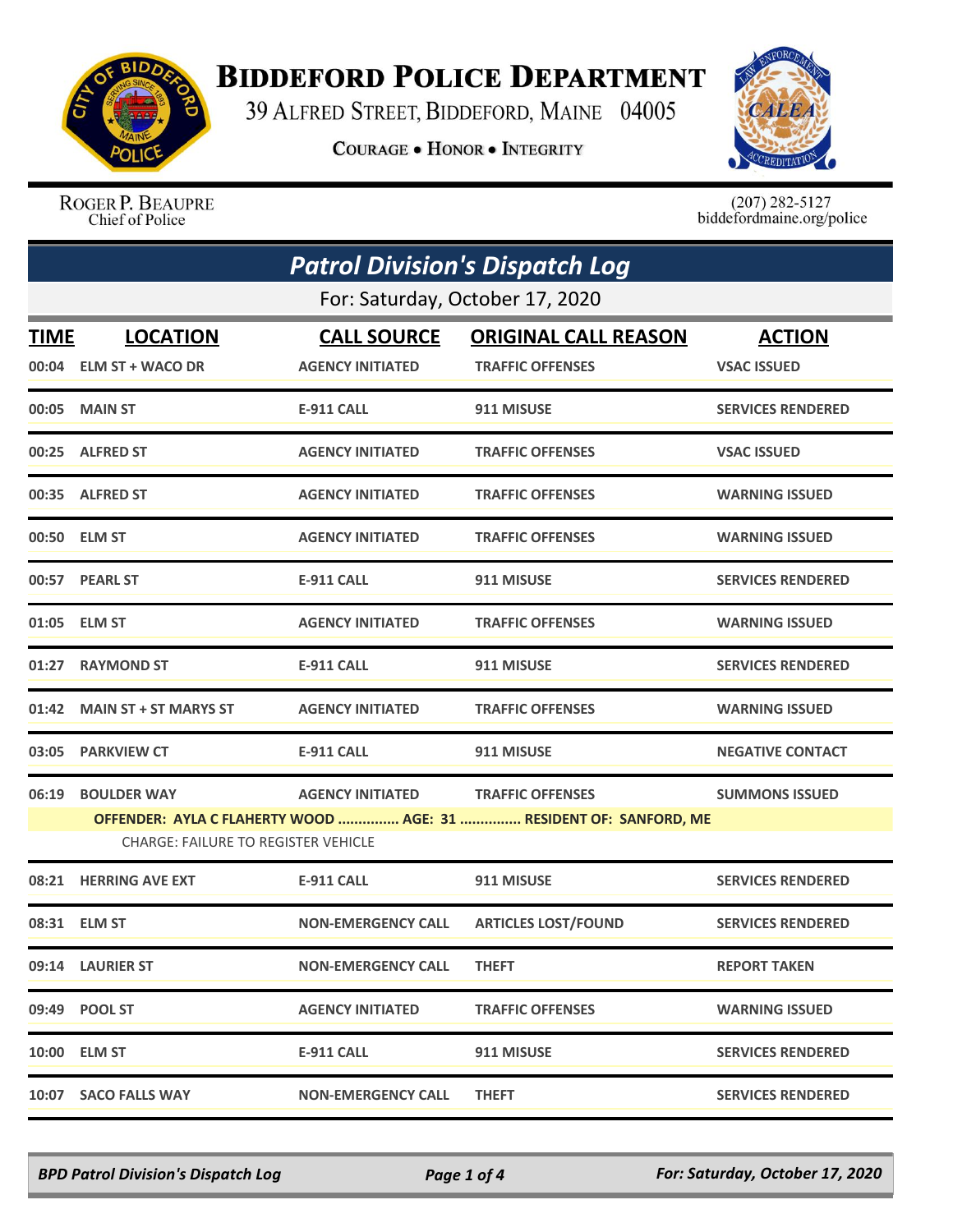| <b>TIME</b> | <b>LOCATION</b>               | <b>CALL SOURCE</b>        | <b>ORIGINAL CALL REASON</b>   | <b>ACTION</b>                |
|-------------|-------------------------------|---------------------------|-------------------------------|------------------------------|
|             | 10:13 SADIE LN                | <b>AGENCY INITIATED</b>   | <b>TRAFFIC OFFENSES</b>       | <b>VSAC ISSUED</b>           |
|             | 10:30 NINTH ST                | <b>NON-EMERGENCY CALL</b> | <b>FLOODED ROAD</b>           | <b>SERVICES RENDERED</b>     |
|             | 10:36 NEWTOWN RD              | <b>AGENCY INITIATED</b>   | <b>TRAFFIC OFFENSES</b>       | <b>WARNING ISSUED</b>        |
|             | <b>10:50 GRANITE POINT RD</b> | <b>AGENCY INITIATED</b>   | <b>TRAFFIC OFFENSES</b>       | <b>WARNING ISSUED</b>        |
|             | 11:08 MEDICAL CENTER DR       | E-911 CALL                | 911 MISUSE                    | <b>REFERRED OTHER AGENCY</b> |
|             | 11:15 MEETINGHOUSE RD         | <b>AGENCY INITIATED</b>   | <b>TRAFFIC OFFENSES</b>       | <b>WARNING ISSUED</b>        |
| 11:21       | <b>ELM ST</b>                 | <b>AGENCY INITIATED</b>   | <b>TRAFFIC OFFENSES</b>       | <b>WARNING ISSUED</b>        |
|             | 11:35 ALFRED ST + BACON ST    | <b>AGENCY INITIATED</b>   | <b>TRAFFIC OFFENSES</b>       | <b>WARNING ISSUED</b>        |
|             | 11:49 MAY ST + SOUTH ST       | <b>AGENCY INITIATED</b>   | <b>TRAFFIC OFFENSES</b>       | <b>WARNING ISSUED</b>        |
|             | 11:53 GUINEA RD               | <b>AGENCY INITIATED</b>   | <b>TRAFFIC OFFENSES</b>       | <b>WARNING ISSUED</b>        |
|             | 11:56 ALFRED ST               | E-911 CALL                | 911 MISUSE                    | <b>DISPATCH HANDLED</b>      |
|             | 12:02 GUINEA RD               | <b>AGENCY INITIATED</b>   | <b>TRAFFIC OFFENSES</b>       | <b>VSAC ISSUED</b>           |
|             | 12:09 ALFRED ST               | <b>AGENCY INITIATED</b>   | <b>TRAFFIC OFFENSES</b>       | <b>WARNING ISSUED</b>        |
|             | 12:14 WESTWOOD DR + WEST ST   | <b>AGENCY INITIATED</b>   | <b>ROAD HAZARD</b>            | <b>SERVICES RENDERED</b>     |
|             | 13:40 ADAMS ST                | <b>E-911 CALL</b>         | <b>TRESPASSING</b>            | <b>TRANSPORT TO HOSPITAL</b> |
|             | 14:01 WEST ST                 | <b>AGENCY INITIATED</b>   | <b>TRAFFIC OFFENSES</b>       | <b>WARNING ISSUED</b>        |
|             | 14:08 BOULDER WAY             | E-911 CALL                | <b>DISTURBANCE / NOISE</b>    | <b>GONE ON ARRIVAL</b>       |
|             | 14:11 WEST ST                 | <b>AGENCY INITIATED</b>   | <b>TRAFFIC OFFENSES</b>       | <b>WARNING ISSUED</b>        |
|             | <b>14:40 MAIN ST</b>          | <b>NON-EMERGENCY CALL</b> | <b>CHECK WELFARE</b>          | <b>NO TRANSPORT</b>          |
|             | 14:54 BIRCH ST                | E-911 CALL                | 911 MISUSE                    | <b>DISPATCH HANDLED</b>      |
|             | 14:56 ELM ST                  | <b>NON-EMERGENCY CALL</b> | <b>ANIMAL COMPLAINT</b>       | <b>SERVICES RENDERED</b>     |
|             | 15:26 CLIFFORD ST             | <b>NON-EMERGENCY CALL</b> | <b>SUSPICION</b>              | <b>SERVICES RENDERED</b>     |
|             | 15:41 ALFRED ST               | <b>WALK-IN AT STATION</b> | <b>ASSIST CITIZEN</b>         | <b>SERVICES RENDERED</b>     |
|             | 16:20 ALFRED ST               | <b>NON-EMERGENCY CALL</b> | <b>COURT ORDERED CHECK IN</b> | <b>DISPATCH HANDLED</b>      |
|             | 16:35 WEST ST                 | <b>E-911 CALL</b>         | 911 MISUSE                    | <b>DISPATCH HANDLED</b>      |

*BPD Patrol Division's Dispatch Log Page 2 of 4 For: Saturday, October 17, 2020*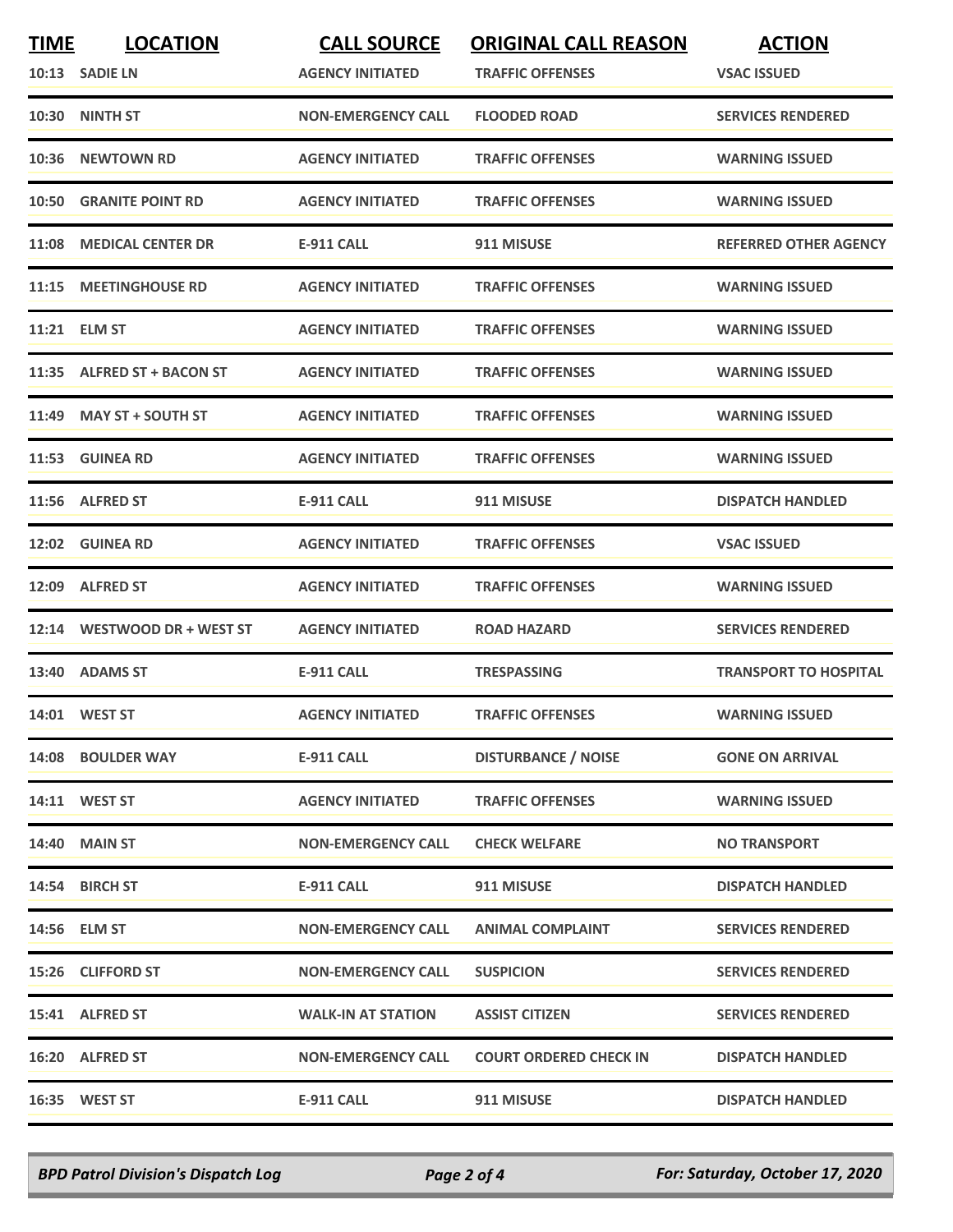| <b>TIME</b> | <b>LOCATION</b>                                                                                                   | <b>CALL SOURCE</b>        | <b>ORIGINAL CALL REASON</b> | <b>ACTION</b>             |  |  |
|-------------|-------------------------------------------------------------------------------------------------------------------|---------------------------|-----------------------------|---------------------------|--|--|
|             | 16:51 GEORGE ST                                                                                                   | <b>E-911 CALL</b>         | <b>ALL OTHER</b>            | <b>SERVICES RENDERED</b>  |  |  |
|             | 17:09 MAIN ST                                                                                                     | <b>WALK-IN AT STATION</b> | <b>CRIMINAL MISCHIEF</b>    | <b>REPORT TAKEN</b>       |  |  |
|             | 17:13 JEFFERSON ST                                                                                                | <b>E-911 CALL</b>         | <b>MEDICAL W/ ASSIST</b>    | <b>REPORT TAKEN</b>       |  |  |
|             | 17:14 BACON ST                                                                                                    | <b>NON-EMERGENCY CALL</b> | <b>THEFT</b>                | <b>REPORT TAKEN</b>       |  |  |
|             | 17:20 SOUTH ST + MAPLEWOOD AVE                                                                                    | <b>AGENCY INITIATED</b>   | <b>TRAFFIC OFFENSES</b>     | <b>WARNING ISSUED</b>     |  |  |
|             | <b>17:20 MAIN ST</b>                                                                                              | <b>E-911 CALL</b>         | <b>SUSPICION</b>            | <b>SERVICES RENDERED</b>  |  |  |
|             | 17:42 ELM ST                                                                                                      | <b>NON-EMERGENCY CALL</b> | <b>PARKING COMPLAINT</b>    | <b>SERVICES RENDERED</b>  |  |  |
|             | 17:56 MAY ST                                                                                                      | <b>AGENCY INITIATED</b>   | <b>TRAFFIC OFFENSES</b>     | <b>WARNING ISSUED</b>     |  |  |
|             | 17:56 ELM ST                                                                                                      | <b>NON-EMERGENCY CALL</b> | <b>ANIMAL COMPLAINT</b>     | <b>NO ACTION REQUIRED</b> |  |  |
|             | 18:04 MAY ST + ROUND HILL ST                                                                                      | <b>AGENCY INITIATED</b>   | <b>TRAFFIC OFFENSES</b>     | <b>WARNING ISSUED</b>     |  |  |
|             | 18:20 ALFRED ST + MAY ST                                                                                          | <b>AGENCY INITIATED</b>   | <b>TRAFFIC OFFENSES</b>     | <b>SUMMONS ISSUED</b>     |  |  |
|             | OFFENDER: STEVEN CLEGG  AGE: 38  RESIDENT OF: SACO, ME<br><b>CHARGE: FAILURE TO REGISTER VEHICLE</b>              |                           |                             |                           |  |  |
|             | 18:34 ALFRED ST                                                                                                   | <b>NON-EMERGENCY CALL</b> | <b>CHECK WELFARE</b>        | <b>SERVICES RENDERED</b>  |  |  |
|             | 18:41 PINETTE AVE                                                                                                 | <b>WALK-IN AT STATION</b> | <b>CIVIL COMPLAINT</b>      | <b>SERVICES RENDERED</b>  |  |  |
|             | 18:57 ALFRED ST                                                                                                   | <b>NON-EMERGENCY CALL</b> | <b>CRIMINAL MISCHIEF</b>    | <b>REPORT TAKEN</b>       |  |  |
|             | 19:53 OCEAN SPRAY AVE                                                                                             | <b>E-911 CALL</b>         | 911 MISUSE                  | <b>DISPATCH HANDLED</b>   |  |  |
|             | 19:59 ELM ST                                                                                                      | <b>AGENCY INITIATED</b>   | <b>TRAFFIC OFFENSES</b>     | <b>WARNING ISSUED</b>     |  |  |
|             | 20:01 ALFRED ST + CLARK ST                                                                                        | <b>AGENCY INITIATED</b>   | <b>TRAFFIC OFFENSES</b>     | <b>WARNING ISSUED</b>     |  |  |
|             | 20:07 ALFRED ST + BIRCH ST                                                                                        | <b>AGENCY INITIATED</b>   | <b>TRAFFIC OFFENSES</b>     | <b>SUMMONS ISSUED</b>     |  |  |
|             | OFFENDER: ABIGAIL GRACE DUBOIS  AGE: 23  RESIDENT OF: BIDDEFORD, ME<br><b>CHARGE: FAILURE TO REGISTER VEHICLE</b> |                           |                             |                           |  |  |
|             | 20:12 POOL ST + HILLS BEACH RD                                                                                    | <b>AGENCY INITIATED</b>   | <b>TRAFFIC OFFENSES</b>     | <b>WARNING ISSUED</b>     |  |  |
|             | 20:21 ALFRED ST                                                                                                   | <b>AGENCY INITIATED</b>   | <b>TRAFFIC OFFENSES</b>     | <b>WARNING ISSUED</b>     |  |  |
|             | <b>21:09 MAIN ST</b>                                                                                              | <b>AGENCY INITIATED</b>   | <b>TRESPASSING</b>          | <b>SERVICES RENDERED</b>  |  |  |
|             | 21:14 ALFRED ST + MAY ST                                                                                          | <b>AGENCY INITIATED</b>   | <b>TRAFFIC OFFENSES</b>     | <b>WARNING ISSUED</b>     |  |  |
|             | 21:45 ELM ST + LINCOLN ST                                                                                         | <b>AGENCY INITIATED</b>   | <b>TRAFFIC OFFENSES</b>     | <b>WARNING ISSUED</b>     |  |  |

*BPD Patrol Division's Dispatch Log Page 3 of 4 For: Saturday, October 17, 2020*